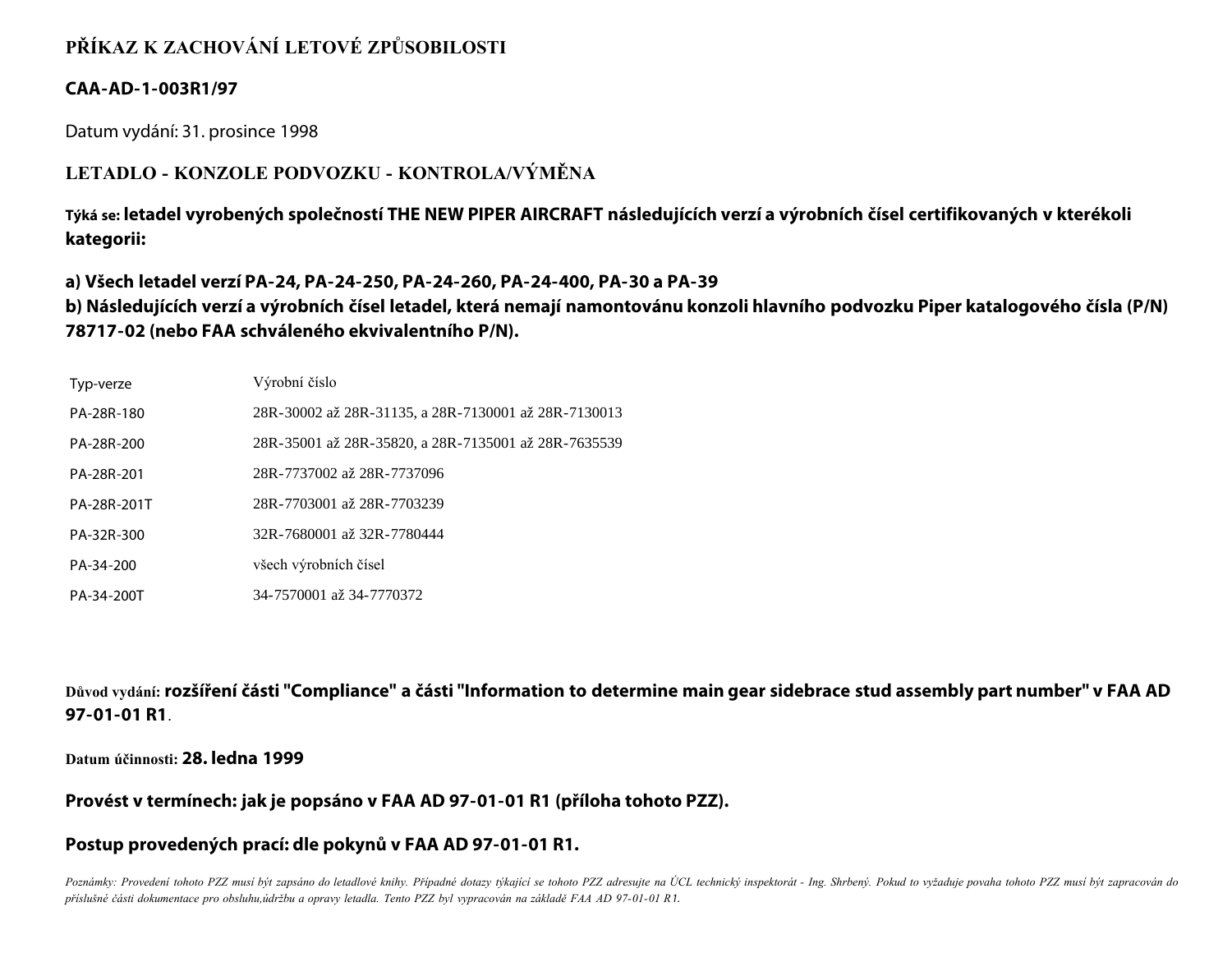**Ing. Pavel MATOUŠEK Ředitel technického inspektorátu Úřad pro civilní letectví**

**97-01-01 R1 THE NEW PIPER AIRCRAFT, INC.: Amendment 39-10864; Docket No. 96-CE-09-AD.**

**Applicability: The following airplane models and serial numbers, certificated in any category:**

**1. All serial numbers of Models PA-24, PA-24-250, PA-24-260, PA-24-400, PA-30, and PA-39 airplanes;**

**2. The following model and serial number airplanes that are not equipped with a Piper part number (P/N) 78717-02 (or FAA-approved equivalent part number) main gear sidebrace stud in both right and left main gear sidebrace bracket assemblies:**

| Model       | Serial Numbers                                                   |
|-------------|------------------------------------------------------------------|
| PA-28R-180  | 28R-30002 through 28R-31135, and 28R-7130001 through 28R-7130013 |
| PA-28R-200  | 28R-35001 through 28R-35820, and 28R-7135001 through 28R-7635539 |
| PA-28R-201  | 28R-7737002 through 28R-7737096                                  |
| PA-28R-201T | 28R-7703001 through 28R-7703239                                  |
| PA-32R-300  | 32R-7680001 through 32R-7780444                                  |
| PA-34-200   | all serial numbers                                               |
| PA-34-200T  | 34-7570001 through 34-7770372                                    |

NOTE 1: P/N 78717-02 sidebrace stud was installed at manufacture on Piper Model PA-34-200T airplanes, serial numbers 34-7670325 through 34-7770372.

NOTE 2: This AD applies to each airplane identified in the preceding applicability provision, regardless of whether it has been modified, altered, or repaired in the area subject to the requirements of this AD. For airplanes that have been modified, altered, or repaired so that the performance of the requirements of this AD is affected, the owner/operator must request approval for an alternative method of compliance in accordance with paragraph (e) of this AD. The request should include an assessment of the effect of the modification, alteration, or repair on the unsafe condition addressed by this AD; and, if the unsafe condition has not been eliminated, the request should include specific proposed actions to address it.

Compliance: Required initially as follows, and thereafter as specified in the body of this AD:

1. For the affected Models PA-28R-180, PA-28R-200, PA-28R-201, PA-28R-201T, PA-32R-300, PA-34-200, and PA-34-200T airplanes: Within the next 100 hours time-in-service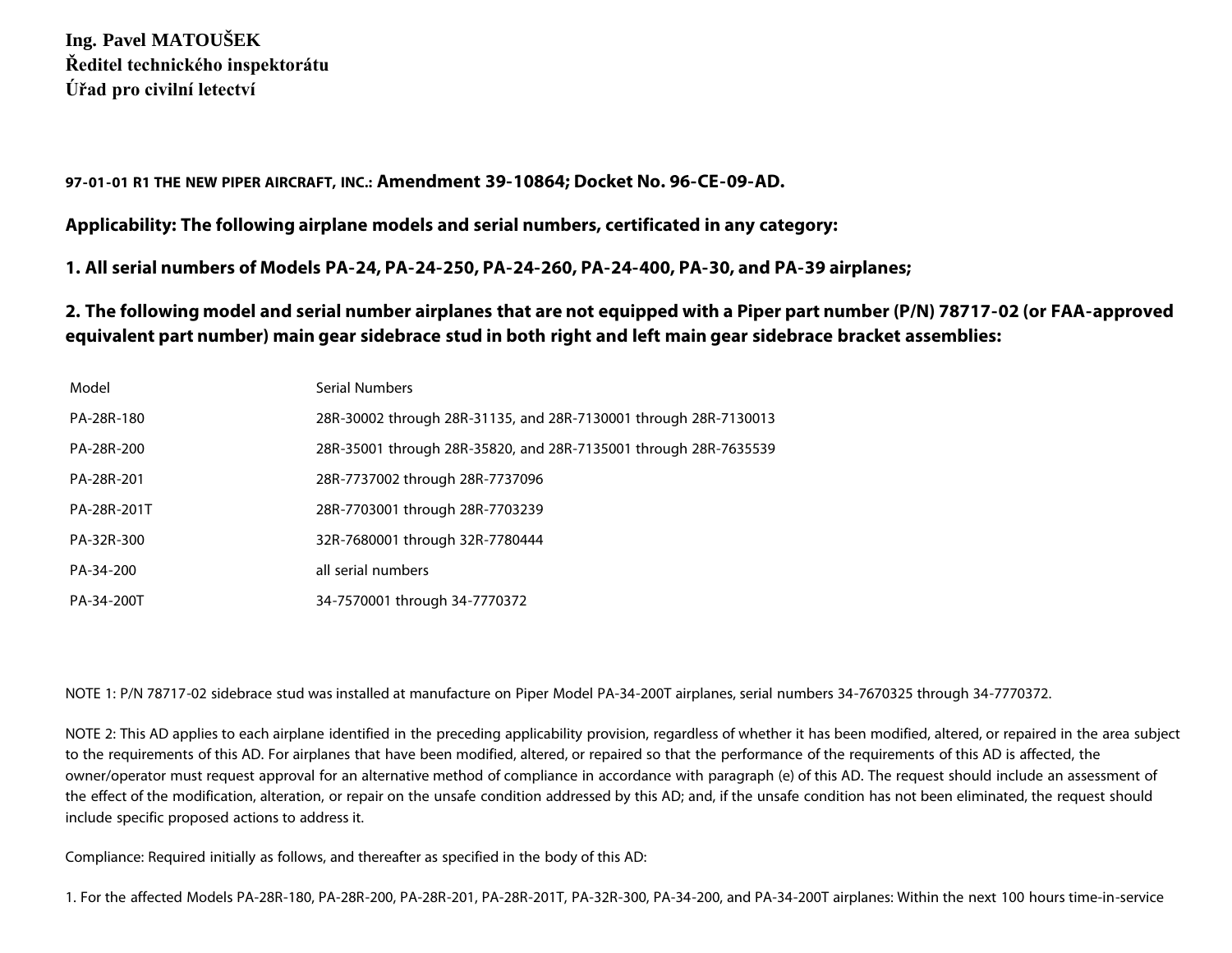(TIS) after the effective date of this AD; or, if the main gear sidebrace stud has already been inspected or replaced as specified in this AD, within 500 hours TIS after the last inspection or replacement; whichever occurs later.

2. For the affected Models PA-24, PA-24-250, PA-24-260, PA-24-400, PA-30, and PA-39 airplanes: Within the next 100 hours TIS after the effective date of this AD; or, if the main gear sidebrace stud has already been inspected or replaced as specified in this AD, within 1,000 hours TIS after the last inspection or replacement; whichever occurs later.

To prevent main landing gear (MLG) collapse caused by main gear sidebrace stud cracks, which could result in loss of control of the airplane during landing operations, accomplish the following:

NOTE 3: The paragraph structure of this AD is as follows:

Level 1: (a), (b), (c), etc. Level 2: (1), (2), (3), etc. Level 3: (i), (ii), (iii), etc. Level 4: (A), (B), (C), etc.

Level 2, Level 3, and Level 4 structures are designations of the Level 1 paragraph they immediately follow.

(a) Remove both the left and right main gear sidebrace studs from the airplane in accordance with the instructions contained in the Landing Gear section of the maintenance manual, and inspect each main gear sidebrace stud for cracks, using Type I (fluorescent) liquid penetrant or magnetic particle inspection methods. [Figure 1](http://neklan.caa.cz/ucl-old/ti/ad/1998/img/image89.gif) of this AD depicts the area of the sidebrace stud shank where the sidebrace stud is to be inspected.

NOTE 4: All affected Models PA-24 and PA-24-250 airplanes were equipped at manufacture with P/N 20829-00 main gear sidebrace studs. All affected Models PA-24-260, PA-24-400, PA-30, and PA-39 airplanes were equipped at manufacture with P/N 22512-00 main gear sidebrace studs. The Appendix included with this AD contains information on determining the P/N of the bracket assembly (which contains the main gear side brace stud) on the affected PA-28R, PA-32R, and PA-34 series airplanes.

(1) For any main gear sidebrace stud found cracked, prior to further flight, replace the cracked stud with an FAA-approved serviceable part (part numbers referenced in the table in paragraph (b) of this AD or FAA-approved equivalent part number) in accordance with the instructions contained in the Landing Gear section of the applicable maintenance manual, and accomplish one of the following, as applicable:

(i) Reinspect (and replace as necessary) as specified in paragraph (b) of this AD; or

(ii) For the affected Models PA-28R-180, PA-28R-200, PA-28R-201, PA-28R-201T, PA-32R-300, PA-34-200, and PA-34-200T airplanes, the 9/16-inch main gear sidebrace studs (P/N 95299-00, 95299-02, or P/N 67543, as applicable) are no longer manufactured. Install a new main gear sidebrace stud bracket assembly, P/N 95643-06, P/N 95643-07, P/N 95643-08, or P/N 95643-09, as applicable. No repetitive inspections will be required by this AD for these affected airplane models when this bracket assembly is installed on both the left and right sides; or

(iii) For the affected Models PA-28R-180, PA-28R-200, PA-28R-201, PA-28R-201T, PA-32R-300, PA-34-200, and PA-34-200T airplanes, ream the existing two-piece bushings to an inside diameter of .624-inch to .625-inch, chamfer the head side of the bushing to accommodate the radius in the shank of the main gear sidebrace stud, and install the 5/8-inch stud, P/N 78717-02. No repetitive inspections will be required by this AD when this action is accomplished on both the left and right bracket assemblies. If the bushings cannot be reamed while installed in the bracket (i.e., the bushings are loose), then install a main gear sidebrace bracket assembly, P/N 95643-06, P/N 95643-07, P/N 95643-08, or P/N 95643-09, as applicable. Models PA-28R-180 and PA-28R-200 with serial numbers as specified in the Appendix to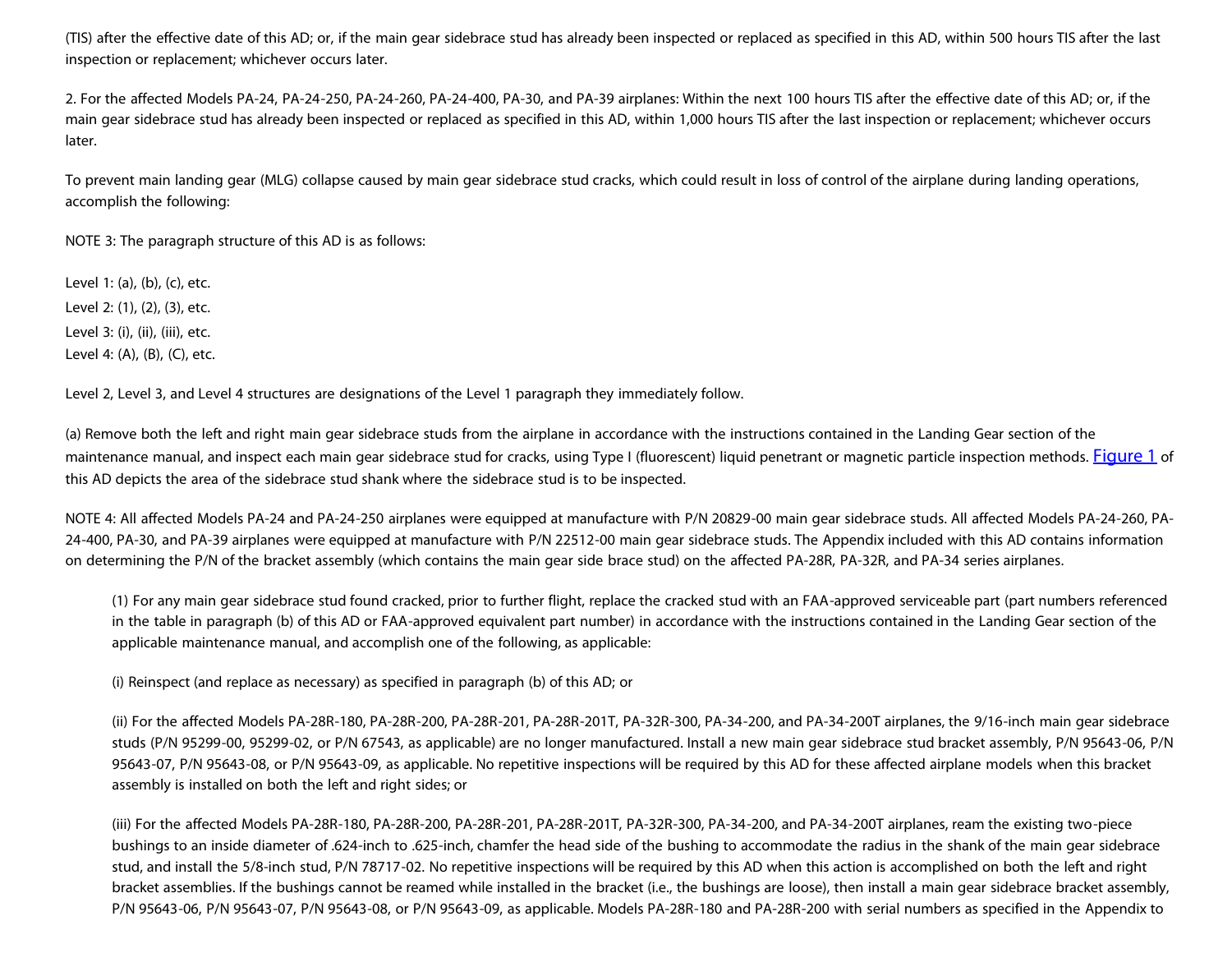this AD may be equipped with a bracket casting identified with casting number 67073-2 or 67073-3 and may require the following modification to P/N 78717-02 for proper installation:

(A) Reduce the length of the stud to  $1.688 \pm 0.15$  inches;

(B) Add additional rolled threads to  $1.125 \pm 0.15$  inches from the flange. Note that the stud is heat treated to 180 to 200 ksi; and

(C) Drill an additional roll pin hole 90 degrees to the existing hole, and approximately 1.480 inches from the flange.

(iv) No repetitive inspections will be required by this AD when a P/N 78717-02 (or FAA-approved equivalent part number) main gear sidebrace stud is installed in the existing bracket assembly on both the left and right sides; or when a bracket assembly, P/N 95643-06 (or FAA-approved equivalent part number), P/N 95643-07 (or FAA-approved equivalent part number), P/N 95643-08 (or FAA-approved equivalent part number), or P/N95643-09 (or FAA-approved equivalent part number), as applicable, is installed on both the left and right sides.

(2) For any main gear sidebrace stud not found cracked, prior to further flight, reinstall the uncracked stud in accordance with the instructions contained in the Landing Gear section of the applicable maintenance manual, and reinspect and replace (as necessary) as specified in paragraph (b) of this AD.

(b) Reinspect both the left and right main gear sidebrace studs, using Type I (fluorescent) liquid penetrant or magnetic particle inspection methods. Replace any cracked stud or reinstall any uncracked stud as specified in paragraphs (a)(1) and (a)(2) of this AD, respectively:

| Part Number Installed                                                                    | TIS Inspection Interval | Model Airplanes Installed on                                                                                                                        |
|------------------------------------------------------------------------------------------|-------------------------|-----------------------------------------------------------------------------------------------------------------------------------------------------|
| 20829-00 (Piper parts) or FAA-<br>approved equivalent part number                        | 1,000 hours             | PA-24 and PA-24-250                                                                                                                                 |
| 22512-00 (Piper parts) or FAA-<br>approved equivalent part number                        | 1,000 hours             | PA-24-260, PA-24-400, PA-30, and PA-39                                                                                                              |
| 95299-00 or95299-02 (Piper parts) or 500 hours<br>FAA-approved equivalent part<br>number |                         | PA-28R-180 and PA-28R-200 not equipped with casting<br>number 67073-2 or 67073-3, PA-28R-201, PA-28R-201T,<br>PA-32R-300, PA-34-200, and PA-34-200T |
| 67543 (Piper parts) or FAA-approved 500 hours<br>equivalent part number                  |                         | PA-28R-180 and PA-28R-200 equipped with casting<br>number67073-02 or 67073-03                                                                       |

NOTE 5: Accomplishing the actions of this AD does not affect the requirements of AD 77-13-21, Amendment 39-3093. The tolerance inspection requirements of that AD still apply for Piper PA-24, PA-30, and PA-39 series airplanes.

(c) Owners/operators of the affected Models PA-28R-180, PA-28R-200, PA-28R-201, PA-28R-201T, PA-32R-300, PA-34-200, and PA-34-200T airplanes may accomplish one of the following at any time to terminate the repetitive inspection requirement of this AD:

(1) Install a main gear sidebrace bracket assembly, P/N 95643-06 (or FAA-approved equivalent part number), P/N 95643-07 (or FAA-approved equivalent part number), P/N 95643-08 (or FAA-approved equivalent part number), or P/N 95643-09 (or FAA-approved equivalent part number), as applicable, which contains the 5/8-inch diameter main gear sidebrace stud, P/N 78717-02 (or FAA-approved equivalent part number), and the one-piece bushing, P/N 67026-12 (or FAA-approved equivalent part number). Accomplish these installations in accordance with the instructions contained in the Landing Gear section of the applicable maintenance manual; or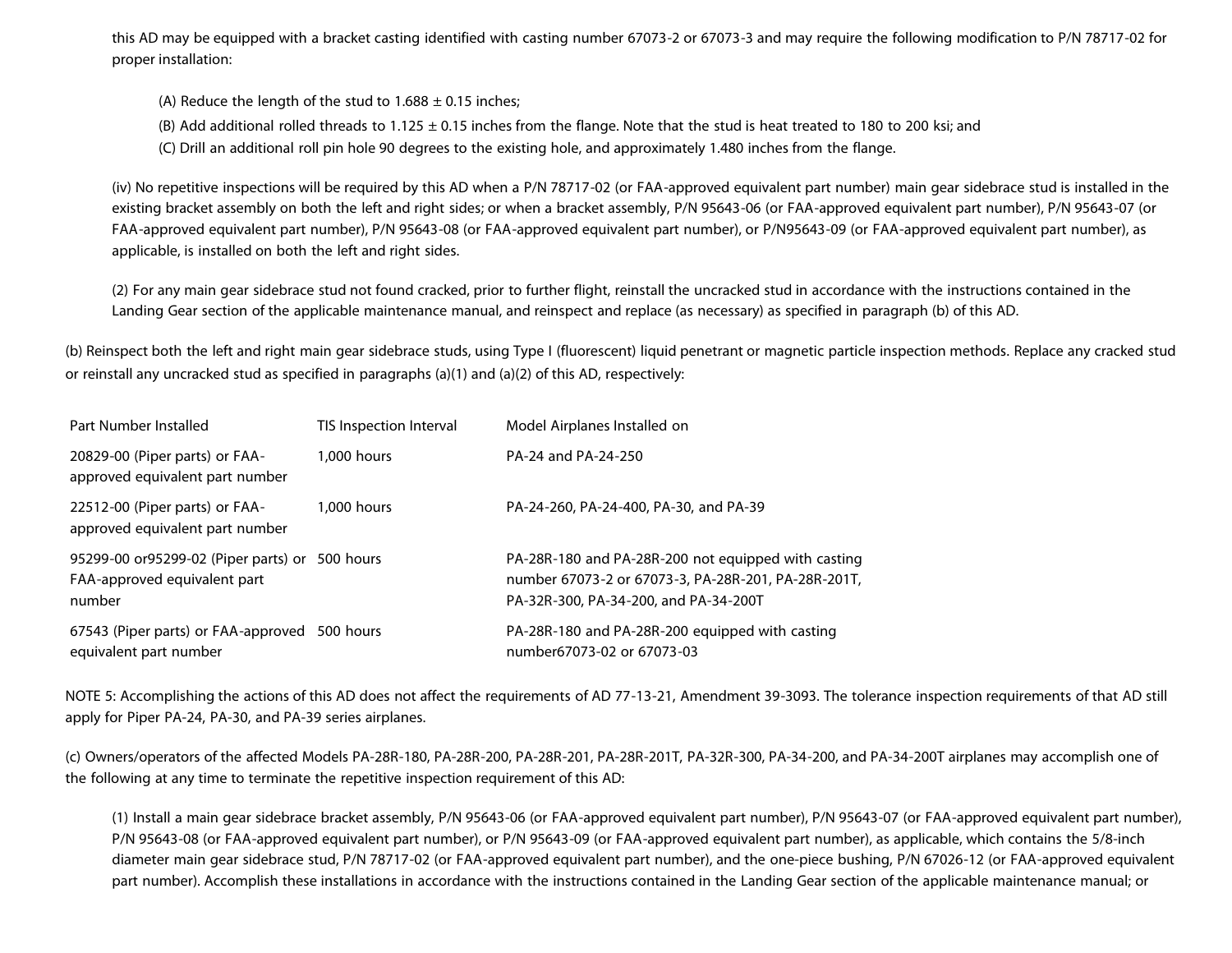(2) Ream the existing two-piece bushings to an inside diameter of .624-inch to .625-inch, chamfer the head side of the bushing to accommodate the radius in the shank of the main gear sidebrace stud, and install the 5/8-inch stud, P/N 78717-02 (or FAA-approved equivalent part number). No repetitive inspections will be required by this AD when this action is accomplished on both the left and right bracket assemblies. If the bushings cannot be reamed while installed in the bracket (i.e., the bushings are loose), then install a main gear sidebrace bracket assembly, P/N 95643-06 (or FAA-approved equivalent part number), P/N 95643-07 (or FAAapproved equivalent part number), P/N 95643-08 (or FAA-approved equivalent part number), or P/N 95643-09 (or FAA-approved equivalent part number), as applicable. Models PA-28R-180 and PA-28R-200 with serial numbers as specified in the Appendix to this AD may be equipped with a bracket casting identified with casting number 67073-2 or 67073-3 and may require the following modification to P/N 78717-02 (or FAA-approved equivalent part number) for proper installation:

(i) Reduce the length of the stud to  $1.688 \pm 0.15$  inches;

- (ii) Add additional rolled threads to  $1.125 \pm 0.15$  inches from the flange. Note that the stud is heat treated to 180 to 200 ksi; and
- (iii) Drill an additional roll pin hole 90 degrees to the existing hole, and approximately 1.480 inches from the flange.

(d) Special flight permits may be issued in accordance with sections 21.197 and 21.199 of the Federal Aviation Regulations (14 CFR 21.197 and 21.199) to operate the airplane to a location where the requirements of this AD can be accomplished.

(e) An alternative method of compliance or adjustment of the initial or repetitive compliance times that provides an equivalent level of safety may be approved by the Manager, Atlanta Aircraft Certification Office (ACO), One Crown Center, 1895 Phoenix Boulevard, suite 450, Atlanta, Georgia 30349.

> (1) The request shall be forwarded through an appropriate FAA Maintenance Inspector, who may add comments and then send it to the Manager, Atlanta ACO.

(2) Alternative methods of compliance approved in accordance with AD 97-01-01, Amendment 39-9872 (revised by this action), or AD 95-20-07, Amendment 39-9386 (superseded by AD 97-01-01), are considered approved as alternative methods of compliance with this AD.

NOTE 6: Information concerning the existence of approved alternative methods of compliance with this AD, if any, may be obtained from the Atlanta ACO.

(f) Information related to this AD may be inspected at the FAA, Central Region, Office of the Regional Counsel, Room 1558, 601 E. 12<sup>th</sup> Street, Kansas City, Missouri.

(g) This amendment revises AD 97-01-01, Amendment 39-9872, which superseded AD 95-20-07, Amendment 39-9386.

(h) This amendment becomes effective on December 8, 1998.

FOR FURTHER INFORMATION CONTACT: Mr. William O. Herderich, Aerospace Engineer, FAA, Atlanta Certification Office, One Crown Center, 1895 Phoenix Boulevard, suite 450, Atlanta, Georgia 30349; telephone: (770) 703-6084; facsimile: (770) 703-6097.

APPENDIX TO AD 97-01-01 R1; AMENDMENT NO. 39-10864; DOCKET NO. 96-CE-09-AD

INFORMATION TO DETERMINE MAIN GEAR SIDEBRACE STUD ASSEMBLY PART NUMBER (P/N)

- The P/N 95643-00/-01/-02/-03 bracket assembly contains the 9/16-inch diameter main gear sidebrace stud, P/N 95299-00/-02, and a two-piece bushing, P/N 67026-6.
- The P/N 95643-06/-07/-08/-09 bracket assembly contains the 5/8-inch diameter main gear sidebrace stud, P/N 78717-02, and a one-piece bushing, P/N 67026-12.
- Both the one-piece and the two-piece bushing have a visible portion of the bushing flange, i.e., bushing shoulder.
- Whether a one-piece or two-piece bushing is installed may be determined by measuring the outside diameter of the bushing flange with a micrometer (jaws of the